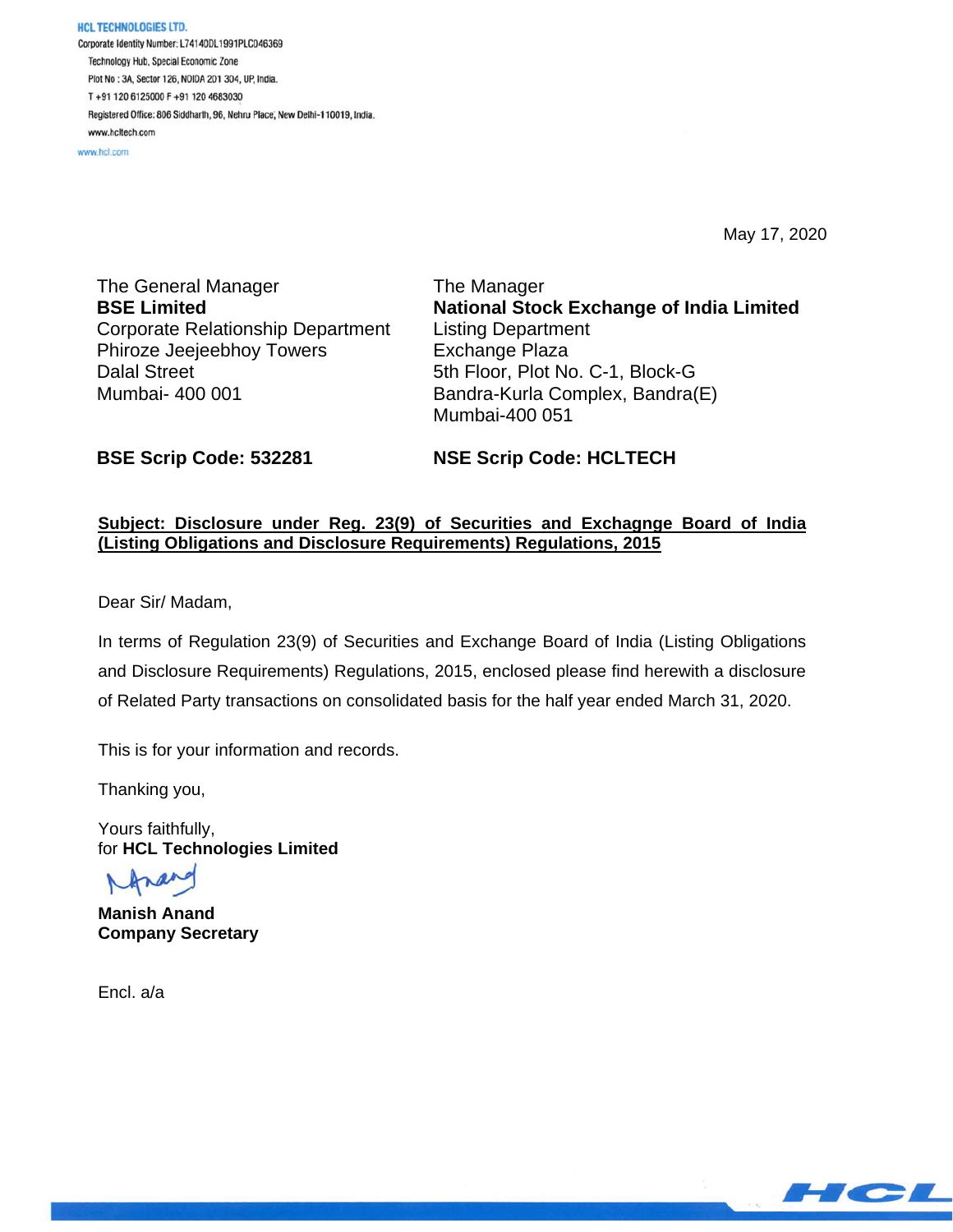## **HCL Technologies Limited**

#### **Related parties with whom transactions have taken place during the period**

#### **Key Management Personnel**

Mr. Shiv Nadar – Chairman and Chief Strategy Officer Mr. C. Vijayakumar – President and Chief Executive Officer Mr. Prateek Aggarwal – Chief Financial Officer (w.e.f. 1 October 2018) Mr. Manish Anand – Company Secretary Mr. Anil Chanana – Chief Financial Officer (upto 1 October 2018)

## **Non-Executive & Independent Directors**

- Mr. Ramanathan Srinivasan
- Ms. Robin Ann Abrams
- Dr. Sosale Shankara Sastry
- Mr. Subramanian Madhavan
- Mr. Thomas Sieber
- Ms. Nishi Vasudeva
- Mr. Deepak Kapoor
- Mr. James Philip Adamczyk (appointed w.e.f. 26 July 2018 and ceased to be Director w.e.f. 9 October 2019)
- Mr. Mohan Chellappa (appointed w.e.f. 6 August 2019)
- Mr..Simon John England (appointed w.e.f. 16 January 2020)
- Mr. Keki Mistry (ceased to be Director w.e.f. 30 April 2018)

## **Non-Executive & Non-Independent Directors**

- Ms. Roshni Nadar Malhotra
- Mr. Shikhar Neelkamal Malhotra (appointed w.e.f. 22 October 2019)
- Mr. Sudhindar Krishan Khanna (ceased to be Director w.e.f. 8 April 2019)

## **Others (Significant influence)**

| <b>HCL Infosystems Limited</b>                                                       | <b>HCL IT City Lucknow Private Limited</b> |
|--------------------------------------------------------------------------------------|--------------------------------------------|
| <b>HCL Avitas Private Limited</b>                                                    | <b>HCL Infotech Limited</b>                |
| Vama Sundari Investments (Delhi) Private Limited                                     | <b>Shiv Nadar University</b>               |
| <b>HCL Corporation Private Limited</b>                                               | <b>HCL Holding Private Limited</b>         |
| SSN Investments (Pondi) Private Limited                                              | <b>SSN Trust</b>                           |
| Naksha Enterprises Private Limited                                                   | <b>Shiv Nadar Foundation</b>               |
| HCL Insys. Pte. Limited, Singapore (ceased to be related party from 15 November 2019 |                                            |